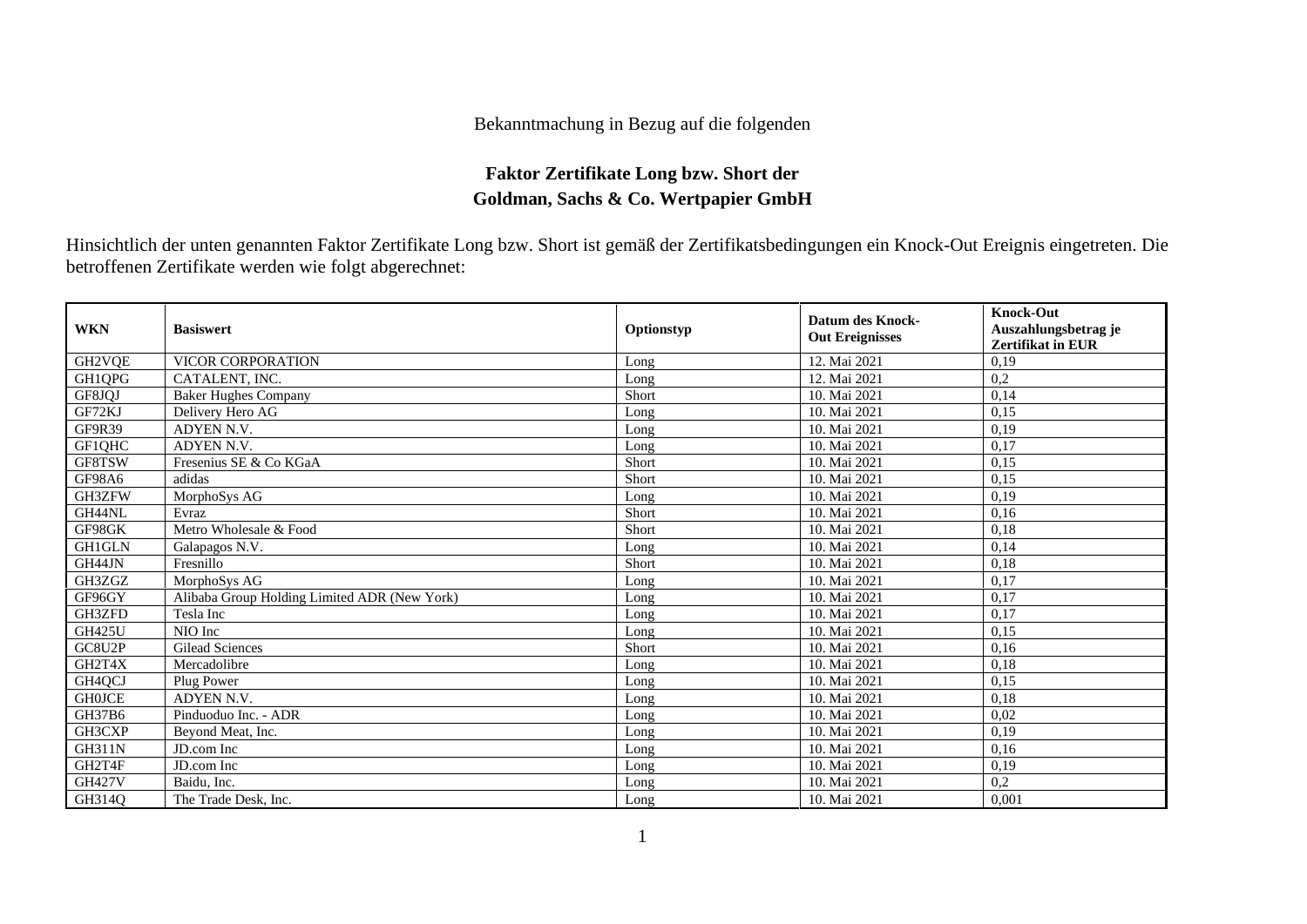| <b>WKN</b>    | <b>Basiswert</b>                   | Optionstyp | <b>Datum des Knock-</b><br><b>Out Ereignisses</b> | <b>Knock-Out</b><br>Auszahlungsbetrag je<br><b>Zertifikat in EUR</b> |
|---------------|------------------------------------|------------|---------------------------------------------------|----------------------------------------------------------------------|
| GF9ZW1        | The Trade Desk, Inc.               | Long       | 10. Mai 2021                                      | 0,05                                                                 |
| GH2T6S        | The Trade Desk, Inc.               | Long       | 10. Mai 2021                                      | 0,001                                                                |
| GF6A6H        | The Trade Desk, Inc.               | Long       | 10. Mai 2021                                      | 0,02                                                                 |
| <b>GH314L</b> | The Trade Desk, Inc.               | Long       | 10. Mai 2021                                      | 0,001                                                                |
| GH2T6Q        | The Trade Desk, Inc.               | Long       | 10. Mai 2021                                      | 0,19                                                                 |
| GH5CX0        | Arconic Corp                       | Short      | 10. Mai 2021                                      | 0,19                                                                 |
| GF6PER        | <b>Duke Energy Corporation</b>     | Short      | 10. Mai 2021                                      | 0,15                                                                 |
| GF935N        | Plug Power                         | Long       | 10. Mai 2021                                      | 0,18                                                                 |
| GH1X9Z        | Plug Power                         | Long       | 10. Mai 2021                                      | 0,16                                                                 |
| GF7QW7        | Insmed Incorporated                | Long       | 10. Mai 2021                                      | 0,17                                                                 |
| GF7TZB        | Insmed Incorporated                | Long       | 10. Mai 2021                                      | 0,19                                                                 |
| GF8DQM        | Henry Schein, Inc.                 | Short      | 10. Mai 2021                                      | 0,17                                                                 |
| GF74XD        | Republic Services, Inc.            | Short      | 10. Mai 2021                                      | 0,19                                                                 |
| GC8U0R        | Fresenius SE & Co KGaA             | Short      | 10. Mai 2021                                      | 0,19                                                                 |
| GH30ZW        | Argenx NV                          | Long       | 10. Mai 2021                                      | 0,18                                                                 |
| GH2VPJ        | Schaeffler AG                      | Short      | 10. Mai 2021                                      | 0,18                                                                 |
| GH34BZ        | Deutsche Post                      | Short      | 10. Mai 2021                                      | 0,19                                                                 |
| GF7Y3J        | ArcelorMittal                      | Short      | 10. Mai 2021                                      | 0,18                                                                 |
| GF98JL        | Danone                             | Short      | 10. Mai 2021                                      | 0,2                                                                  |
| GF7QPN        | Deutsche Pfandbriefbank            | Short      | 10. Mai 2021                                      | 0,2                                                                  |
| GH2JJX        | Lufthansa                          | Short      | 10. Mai 2021                                      | 0,16                                                                 |
| GH2T2F        | Deutsche Bank                      | Short      | 10. Mai 2021                                      | 0,19                                                                 |
| GF9HL5        | STOXX(r) Europe 600 Index          | Short      | 10. Mai 2021                                      | 0,2                                                                  |
| GF6JEL        | Fresenius SE & Co KGaA             | Short      | 10. Mai 2021                                      | 0,17                                                                 |
| <b>GF6JEH</b> | Fresenius SE & Co KGaA             | Short      | 10. Mai 2021                                      | 0,18                                                                 |
| GF7GFB        | CAC 40 Index                       | Short      | 10. Mai 2021                                      | 0,2                                                                  |
| GF7K4C        | TelefÃ3nica Deutschland Holding AG | Short      | 10. Mai 2021                                      | 0,2                                                                  |
| GF6RLV        | Generali                           | Short      | 10. Mai 2021                                      | 0,19                                                                 |
| GF2SR1        | TecDAX (Performance Index)         | Long       | 10. Mai 2021                                      | 0,19                                                                 |
| GF4PC9        | Orange SA                          | Short      | 10. Mai 2021                                      | 0,18                                                                 |
| GC9FXB        | Corporacion Mapfre SA              | Short      | 10. Mai 2021                                      | 0,17                                                                 |
| GC913V        | Société Générale                   | Short      | 10. Mai 2021                                      | 0,18                                                                 |
| <b>GCOMYQ</b> | MorphoSys AG                       | Long       | 10. Mai 2021                                      | 0,17                                                                 |
| GH3L73        | Square                             | Long       | 10. Mai 2021                                      | 0,16                                                                 |
| GF0MB1        | Procter & Gamble                   | Short      | 10. Mai 2021                                      | 0,18                                                                 |
| GF8VN1        | AT&T Inc.                          | Short      | 10. Mai 2021                                      | 0,17                                                                 |
| GF5ZDS        | Teladoc Health Inc                 | Long       | 10. Mai 2021                                      | 0,2                                                                  |
| GF4US9        | CH Robinson Worldwide              | Short      | 10. Mai 2021                                      | 0,16                                                                 |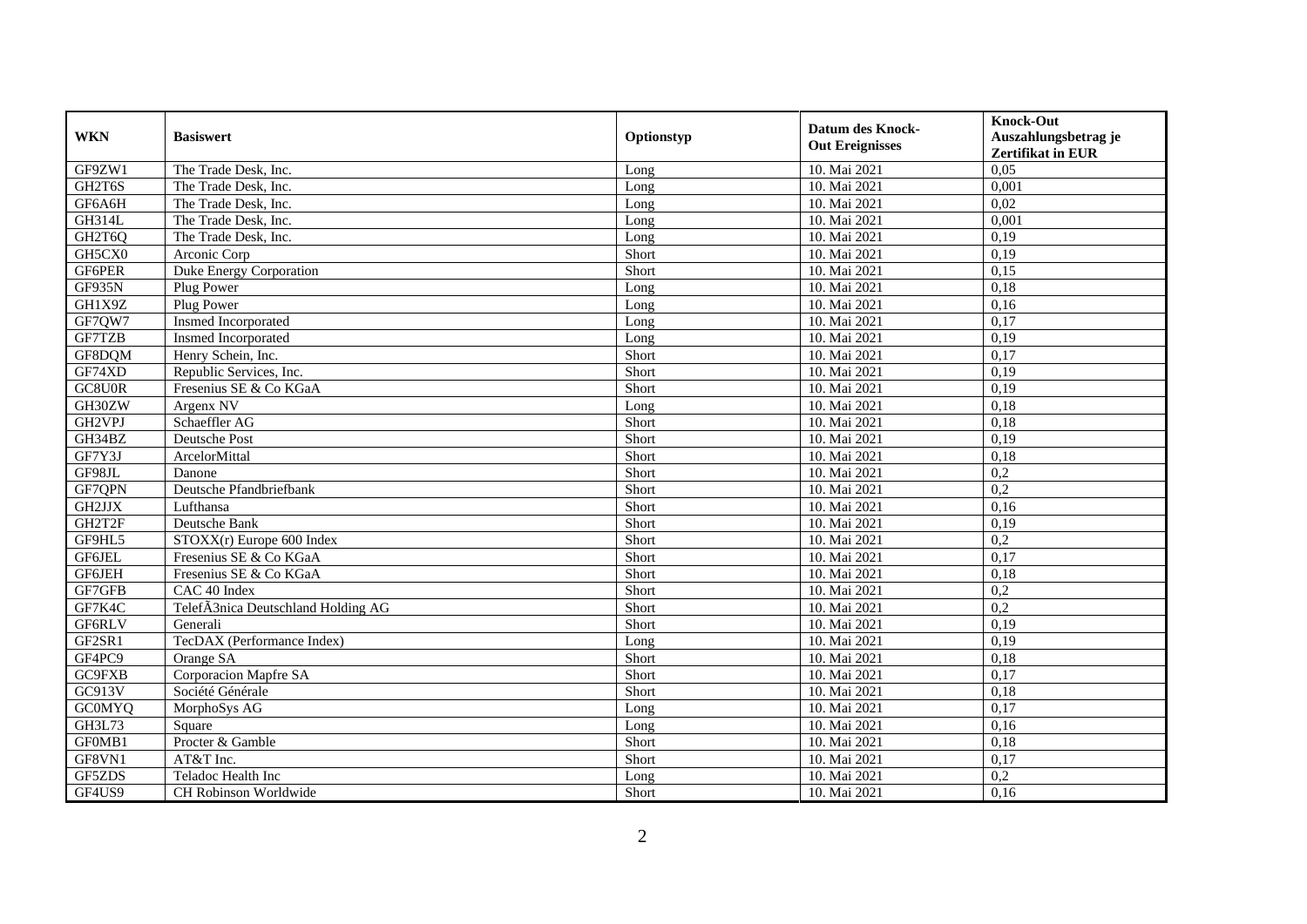| <b>WKN</b>    | <b>Basiswert</b>                             | Optionstyp | <b>Datum des Knock-</b><br><b>Out Ereignisses</b> | <b>Knock-Out</b><br>Auszahlungsbetrag je<br><b>Zertifikat in EUR</b> |
|---------------|----------------------------------------------|------------|---------------------------------------------------|----------------------------------------------------------------------|
| GF751K        | Skyworks Solutions Inc                       | Long       | 10. Mai 2021                                      | 0,15                                                                 |
| GH5NFQ        | BioNTech SE - ADR                            | Short      | 10. Mai 2021                                      | 0,2                                                                  |
| GH15XT        | Oualcomm                                     | Long       | 10. Mai 2021                                      | 0,16                                                                 |
| <b>GF98B2</b> | <b>ABIOMED</b> Inc                           | Long       | 10. Mai 2021                                      | 0,16                                                                 |
| GH37AE        | Pinduoduo Inc. - ADR                         | Long       | 10. Mai 2021                                      | 0,17                                                                 |
| GC44PJ        | Baidu, Inc.                                  | Long       | 10. Mai 2021                                      | 0,15                                                                 |
| <b>GH0QSM</b> | Beyond Meat, Inc.                            | Long       | 10. Mai 2021                                      | 0,16                                                                 |
| GH2T1K        | Argenx NV                                    | Long       | 10. Mai 2021                                      | 0,19                                                                 |
| GH3AXC        | NeoGenomics, Inc.                            | Long       | 10. Mai 2021                                      | 0,18                                                                 |
| GH5840        | BioNTech SE - ADR                            | Short      | 10. Mai 2021                                      | 0,16                                                                 |
| GH5628        | <b>Ballard Power Systems Inc</b>             | Long       | 10. Mai 2021                                      | 0,19                                                                 |
| GH37BR        | Ormat Technologies Inc.                      | Long       | 10. Mai 2021                                      | 0,2                                                                  |
| GH314A        | Teladoc Health Inc                           | Long       | 10. Mai 2021                                      | 0,19                                                                 |
| GH4QEJ        | <b>ABIOMED</b> Inc                           | Long       | 10. Mai 2021                                      | 0,15                                                                 |
| GH42B4        | JD.com Inc                                   | Long       | 10. Mai 2021                                      | 0,19                                                                 |
| GH4CLP        | <b>BioNTech SE - ADR</b>                     | Short      | 10. Mai 2021                                      | 0,17                                                                 |
| GH3ASG        | ServiceNow Inc                               | Long       | 10. Mai 2021                                      | 0,17                                                                 |
| GH5YZM        | <b>BioNTech SE - ADR</b>                     | Short      | 10. Mai 2021                                      | 0.001                                                                |
| GH5Z03        | BioNTech SE - ADR                            | Short      | 10. Mai 2021                                      | 0,001                                                                |
| GH5YZJ        | <b>BioNTech SE - ADR</b>                     | Short      | 10. Mai 2021                                      | 0,001                                                                |
| GH5YYS        | <b>BioNTech SE - ADR</b>                     | Short      | 10. Mai 2021                                      | 0,001                                                                |
| GH5YY2        | <b>BioNTech SE - ADR</b>                     | Short      | 10. Mai 2021                                      | 0,001                                                                |
| GH26QX        | PayPal Holdings, Inc.                        | Long       | 10. Mai 2021                                      | 0,18                                                                 |
| GF9LN4        | Alibaba Group Holding Limited ADR (New York) | Long       | 10. Mai 2021                                      | 0,2                                                                  |
| GH5YZV        | <b>BioNTech SE - ADR</b>                     | Short      | 10. Mai 2021                                      | 0.001                                                                |
| GF9JCK        | Square                                       | Long       | 10. Mai 2021                                      | 0,19                                                                 |
| GH2CX9        | Alibaba Group Holding Limited ADR (New York) | Long       | 10. Mai 2021                                      | 0,19                                                                 |
| GH3APT        | AutoZone Inc.                                | Short      | 10. Mai 2021                                      | 0,18                                                                 |
| GH3N4W        | Tesla Inc                                    | Long       | 10. Mai 2021                                      | 0,16                                                                 |
| GH2VP1        | PayPal Holdings, Inc.                        | Long       | 10. Mai 2021                                      | 0,18                                                                 |
| GH2T76        | PayPal Holdings, Inc.                        | Long       | 10. Mai 2021                                      | 0,19                                                                 |
| GH314D        | Tesla Inc                                    | Long       | 10. Mai 2021                                      | 0,17                                                                 |
| <b>GH294Z</b> | Tesla Inc                                    | Long       | 10. Mai 2021                                      | 0,17                                                                 |
| GH1RR4        | CHURCHILL DOWNS INCORPORATED                 | Long       | 10. Mai 2021                                      | 0,18                                                                 |
| <b>GF7U44</b> | SPS COMMERCE, INC.                           | Long       | 10. Mai 2021                                      | 0,15                                                                 |
| GF9HLR        | Splunk Inc.                                  | Long       | 10. Mai 2021                                      | 0,19                                                                 |
| GF9ZVU        | Plug Power                                   | Long       | 10. Mai 2021                                      | 0,17                                                                 |
| GF7YFF        | Universal Health Services, Inc.              | Short      | 10. Mai 2021                                      | 0,19                                                                 |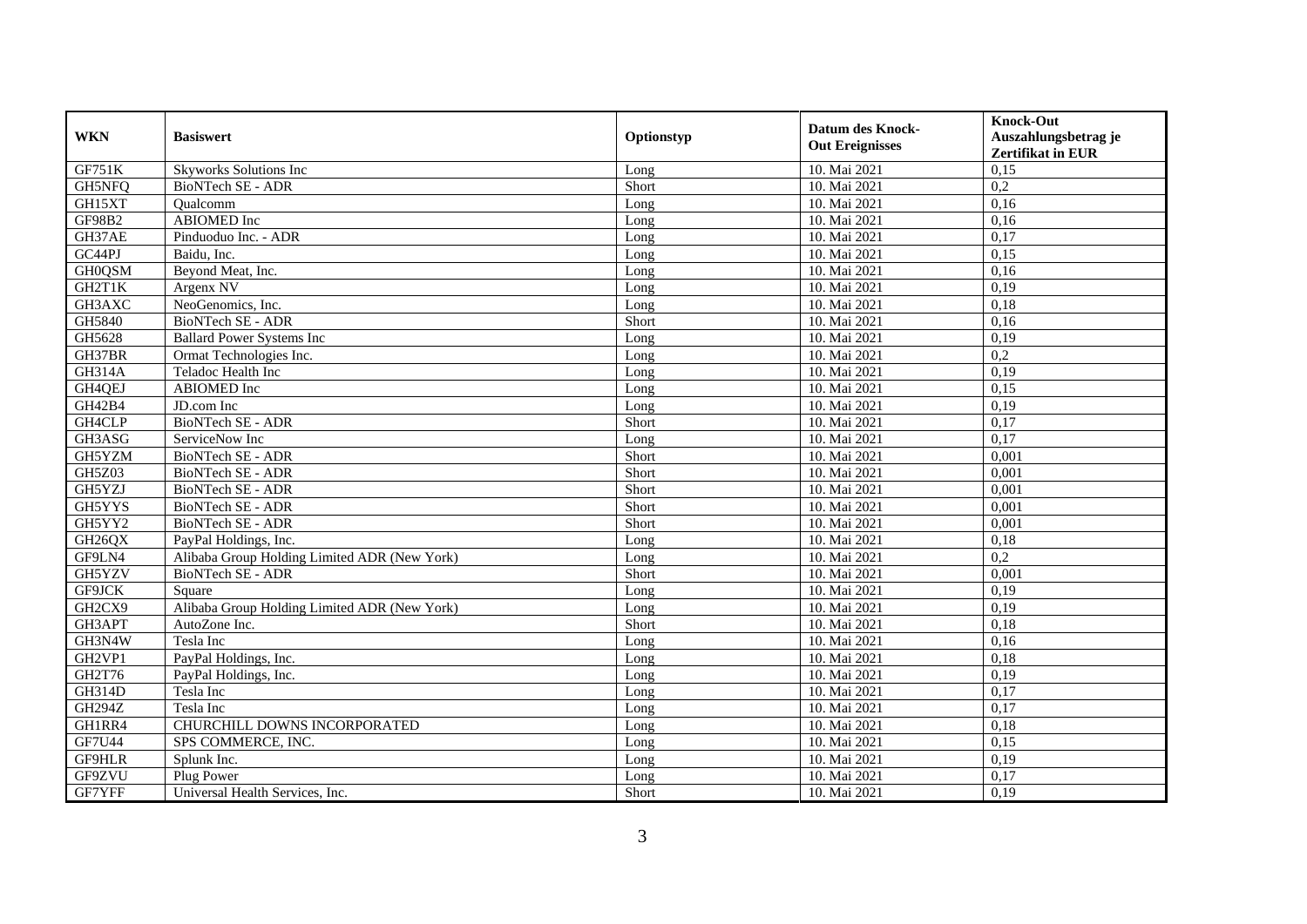| <b>WKN</b>    | <b>Basiswert</b>             | Optionstyp | <b>Datum des Knock-</b><br><b>Out Ereignisses</b> | <b>Knock-Out</b><br>Auszahlungsbetrag je<br><b>Zertifikat in EUR</b> |
|---------------|------------------------------|------------|---------------------------------------------------|----------------------------------------------------------------------|
| GF7Y9P        | The Allstate Corporation     | Short      | 10. Mai 2021                                      | 0,2                                                                  |
| GC7AVD        | Paycom Software              | Long       | 10. Mai 2021                                      | 0,16                                                                 |
| GF917M        | CMC MATERIALS, INC.          | Long       | 10. Mai 2021                                      | 0,18                                                                 |
| <b>GF938K</b> | Workday, Inc.                | Long       | 10. Mai 2021                                      | 0,2                                                                  |
| GC760J        | Square                       | Long       | 10. Mai 2021                                      | 0,17                                                                 |
| GB7ACQ        | JinkoSolar Holding Co Ltd    | Long       | 10. Mai 2021                                      | 0,19                                                                 |
| GF93HK        | General Mills, Inc.          | Short      | 10. Mai 2021                                      | 0,19                                                                 |
| GC40C4        | Uber Technologies, Inc.      | Long       | 10. Mai 2021                                      | 0,18                                                                 |
| GF7VA6        | Lockheed Martin              | Short      | 10. Mai 2021                                      | 0,2                                                                  |
| GF8UY0        | MongoDB, Inc.                | Long       | 10. Mai 2021                                      | 0,19                                                                 |
| GF915H        | Xylem, Inc.                  | Short      | 10. Mai 2021                                      | 0,19                                                                 |
| GF8UZ9        | <b>Prudential Financial</b>  | Short      | 10. Mai 2021                                      | 0,19                                                                 |
| GF7VHD        | Tyler Technologies Inc.      | Long       | 10. Mai 2021                                      | 0,18                                                                 |
| GF7QCQ        | Pfizer                       | Short      | 10. Mai 2021                                      | 0,19                                                                 |
| GF79WE        | Kinder Morgan Inc.           | Short      | 10. Mai 2021                                      | 0,18                                                                 |
| GF495W        | PACCAR Inc                   | Short      | 10. Mai 2021                                      | 0,18                                                                 |
| GF5VTH        | Amazon.com                   | Long       | 10. Mai 2021                                      | 0,2                                                                  |
| GF4S8G        | Waste Management, Inc.       | Short      | 10. Mai 2021                                      | 0,19                                                                 |
| GF561A        | <b>Consolidated Edison</b>   | Short      | 10. Mai 2021                                      | 0,19                                                                 |
| <b>GF0PSD</b> | Procter & Gamble             | Short      | 10. Mai 2021                                      | 0,19                                                                 |
| GF0MB6        | Procter & Gamble             | Short      | 10. Mai 2021                                      | 0,19                                                                 |
| GH5NGD        | Plug Power                   | Long       | 10. Mai 2021                                      | 0.15                                                                 |
| GF91CV        | Netflix, Inc.                | Long       | 10. Mai 2021                                      | 0,19                                                                 |
| GH4260        | NIO Inc                      | Long       | 10. Mai 2021                                      | 0,19                                                                 |
| GF7M01        | <b>DIODES INCORPORATED</b>   | Long       | 10. Mai 2021                                      | 0,15                                                                 |
| GF4X8E        | WEC Energy Group Inc.        | Short      | 10. Mai 2021                                      | 0,17                                                                 |
| GH4268        | NIO Inc                      | Long       | 10. Mai 2021                                      | 0,14                                                                 |
| GH15XP        | Qualcomm                     | Long       | 10. Mai 2021                                      | 0,14                                                                 |
| GH26RS        | Qualcomm                     | Long       | 10. Mai 2021                                      | 0,19                                                                 |
| GH2Y6P        | Tesla Inc                    | Long       | 10. Mai 2021                                      | 0,18                                                                 |
| GF8UYN        | CHURCHILL DOWNS INCORPORATED | Long       | 10. Mai 2021                                      | 0,15                                                                 |
| GH51S3        | Plug Power                   | Long       | 10. Mai 2021                                      | 0,15                                                                 |
| GF6PES        | Duke Energy Corporation      | Short      | 10. Mai 2021                                      | 0,2                                                                  |
| GC919R        | Infineon                     | Long       | 11. Mai 2021                                      | 0,17                                                                 |
| GH4SZP        | <b>SMA Solar Technology</b>  | Long       | 11. Mai 2021                                      | 0,16                                                                 |
| GH2T74        | <b>GRENKE AG</b>             | Long       | 11. Mai 2021                                      | 0,15                                                                 |
| GH4CL4        | <b>SMA Solar Technology</b>  | Long       | 11. Mai 2021                                      | 0,15                                                                 |
| GH4K8H        | <b>SMA Solar Technology</b>  | Long       | 11. Mai 2021                                      | 0,19                                                                 |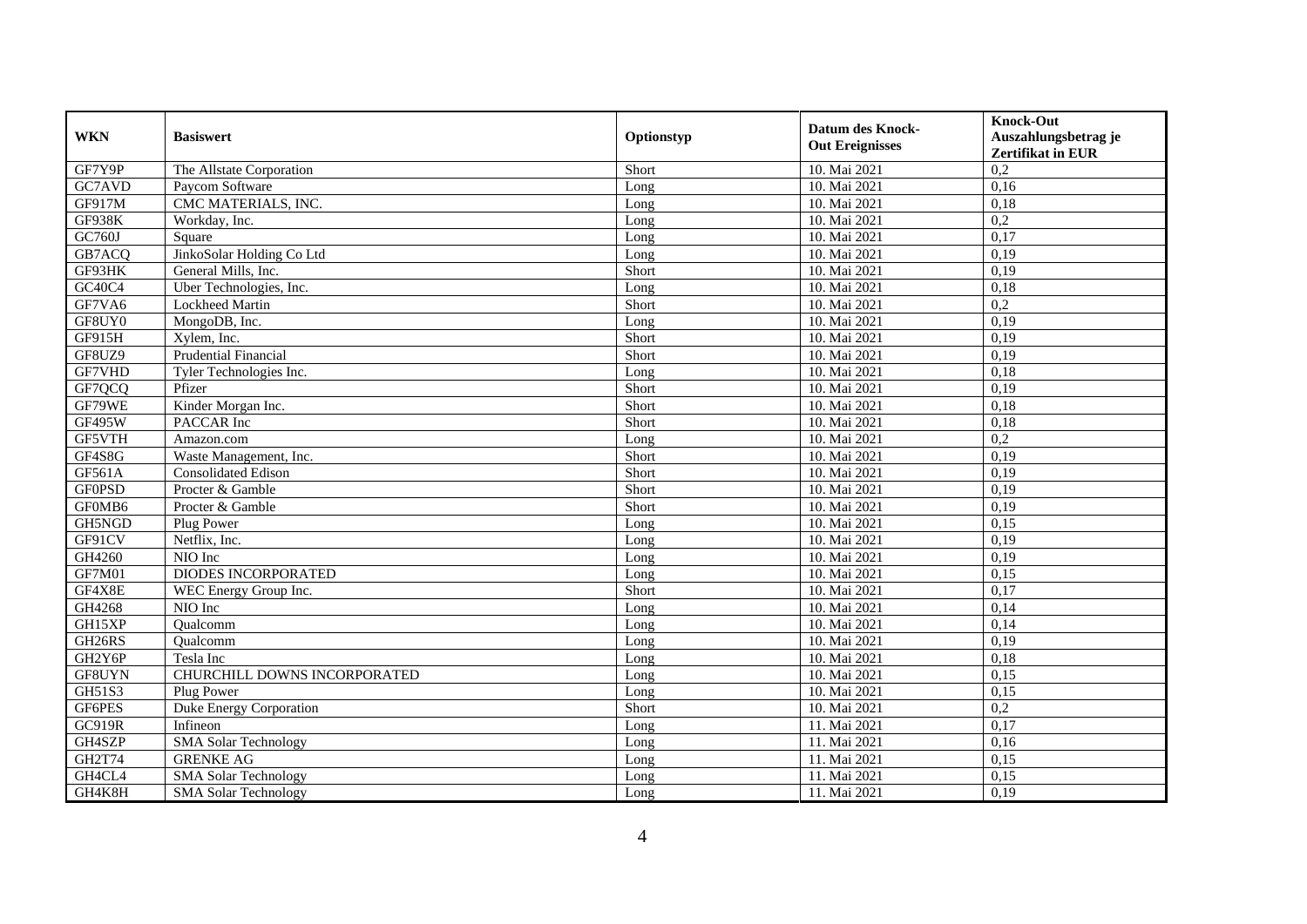| <b>WKN</b>                       | <b>Basiswert</b>            | Optionstyp | <b>Datum des Knock-</b><br><b>Out Ereignisses</b> | <b>Knock-Out</b><br>Auszahlungsbetrag je<br>Zertifikat in EUR |
|----------------------------------|-----------------------------|------------|---------------------------------------------------|---------------------------------------------------------------|
| GH4QCG                           | Plug Power                  | Long       | 11. Mai 2021                                      | 0,18                                                          |
| GH <sub>23</sub> LD              | BioNTech SE - ADR           | Short      | 11. Mai 2021                                      | 0,19                                                          |
| GF96TL                           | Prosus NV                   | Long       | 11. Mai 2021                                      | 0,16                                                          |
| GC8ZJ1                           | Qiagen                      | Long       | 11. Mai 2021                                      | 0,2                                                           |
| GH2VLS                           | <b>HelloFresh SE</b>        | Long       | 11. Mai 2021                                      | 0,15                                                          |
| GF1VJ9                           | Zalando                     | Long       | 11. Mai 2021                                      | 0,19                                                          |
| GC74QX                           | STMicroelectronics N.V.     | Long       | 11. Mai 2021                                      | 0,15                                                          |
| GF8JQQ                           | HelloFresh SE               | Long       | 11. Mai 2021                                      | 0,17                                                          |
| GH2T1P                           | Delivery Hero AG            | Long       | 11. Mai 2021                                      | 0,18                                                          |
| GH <sub>2</sub> CZ <sub>1</sub>  | Zalando                     | Long       | 11. Mai 2021                                      | 0,13                                                          |
| <b>GH2CVL</b>                    | MorphoSys AG                | Long       | 11. Mai 2021                                      | 0,16                                                          |
| GF98JV                           | Airbus                      | Long       | 11. Mai 2021                                      | 0,19                                                          |
| <b>GF6EMA</b>                    | Zalando                     | Long       | 11. Mai 2021                                      | 0,15                                                          |
| GH3ZH2                           | MorphoSys AG                | Long       | 11. Mai 2021                                      | 0,14                                                          |
| GH3CWD                           | MorphoSys AG                | Long       | 11. Mai 2021                                      | 0,11                                                          |
| GH2A4X                           | Zalando                     | Long       | 11. Mai 2021                                      | 0,16                                                          |
| GH3ZJM                           | ThyssenKrupp                | Long       | 11. Mai 2021                                      | 0,13                                                          |
| GH3SK0                           | Fraport                     | Short      | 11. Mai 2021                                      | 0,15                                                          |
| GF5VWM                           | ADYEN N.V.                  | Long       | 11. Mai 2021                                      | 0,14                                                          |
| GF7YCL                           | <b>KBC</b> Groep            | Short      | 11. Mai 2021                                      | 0,19                                                          |
| GH563T                           | <b>SMA Solar Technology</b> | Long       | 11. Mai 2021                                      | 0,17                                                          |
| GH3AYF                           | Amplifon S.p.A.             | Long       | 11. Mai 2021                                      | 0,2                                                           |
| GF8JWS                           | Bechtle                     | Long       | 11. Mai 2021                                      | 0,18                                                          |
| GF937X                           | S&T AG                      | Long       | 11. Mai 2021                                      | 0,17                                                          |
| GF5FLZ                           | Jenoptik AG                 | Long       | 11. Mai 2021                                      | 0,15                                                          |
| GC75A3                           | Philips                     | Long       | 11. Mai 2021                                      | 0,17                                                          |
| GH4YJM                           | Aurelius                    | Long       | 11. Mai 2021                                      | 0,18                                                          |
| GF9153                           | Aareal Bank                 | Long       | 11. Mai 2021                                      | 0.18                                                          |
| GF8LR1                           | RWE St.                     | Long       | 11. Mai 2021                                      | 0,18                                                          |
| GH2VQU                           | Zalando                     | Long       | 11. Mai 2021                                      | 0,16                                                          |
| GH4274                           | NIO Inc                     | Long       | 11. Mai 2021                                      | 0,18                                                          |
| GF8YUM                           | Autodesk, Inc.              | Long       | 11. Mai 2021                                      | 0,19                                                          |
| GH4264                           | NIO Inc                     | Long       | 11. Mai 2021                                      | 0,17                                                          |
| GH <sub>2</sub> A <sub>1</sub> S | S&P 500 INFO TECH INDEX     | Long       | 11. Mai 2021                                      | 0,16                                                          |
| GH4W2C                           | Plug Power                  | Long       | 11. Mai 2021                                      | 0,18                                                          |
| <b>CH0YXX</b>                    | Xilinx                      | Long       | 11. Mai 2021                                      | 0,19                                                          |
| GF5JYY                           | ThyssenKrupp                | Long       | 11. Mai 2021                                      | 0,15                                                          |
| GF5M3R                           | ADYEN N.V.                  | Long       | 11. Mai 2021                                      | 0,19                                                          |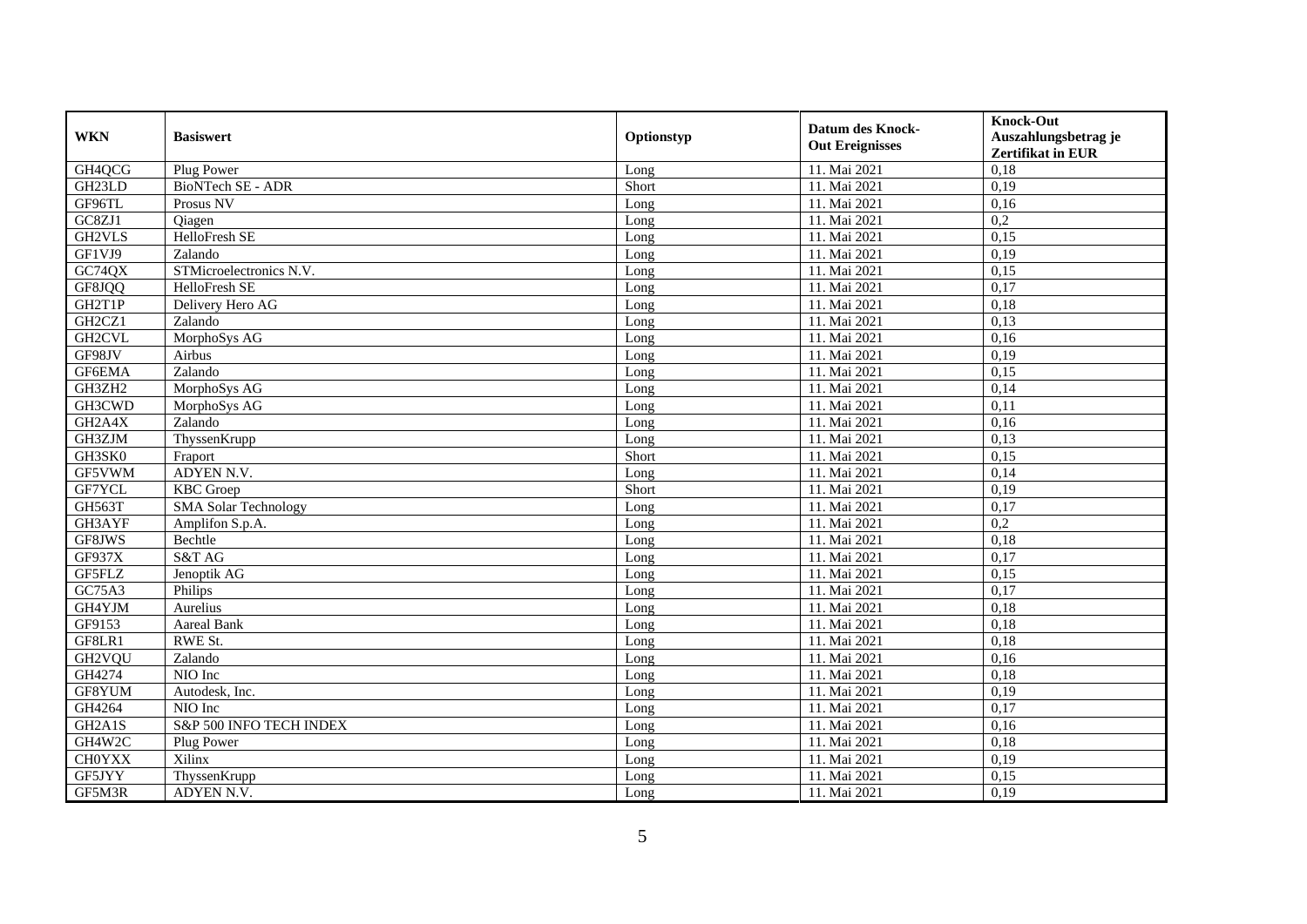| <b>WKN</b>                      | <b>Basiswert</b>                    | Optionstyp | <b>Datum des Knock-</b><br><b>Out Ereignisses</b> | <b>Knock-Out</b><br>Auszahlungsbetrag je<br>Zertifikat in EUR |
|---------------------------------|-------------------------------------|------------|---------------------------------------------------|---------------------------------------------------------------|
| GF8UTA                          | ThyssenKrupp                        | Long       | 11. Mai 2021                                      | 0,16                                                          |
| GF3QQV                          | <b>Fuchs Petrolub</b>               | Long       | 11. Mai 2021                                      | 0,19                                                          |
| GH05DY                          | Prosus NV                           | Long       | 11. Mai 2021                                      | 0,14                                                          |
| GH5TZN                          | Nordex SE                           | Long       | 11. Mai 2021                                      | 0,14                                                          |
| GF79RD                          | Nordex SE                           | Long       | 11. Mai 2021                                      | 0,18                                                          |
| <b>GH2T20</b>                   | Carnival                            | Long       | 11. Mai 2021                                      | 0,19                                                          |
| <b>GF96L5</b>                   | ThyssenKrupp                        | Long       | 11. Mai 2021                                      | 0,18                                                          |
| GF6JE2                          | Bilfinger                           | Long       | 11. Mai 2021                                      | 0,15                                                          |
| GH2T6H                          | ThyssenKrupp                        | Long       | 11. Mai 2021                                      | 0,16                                                          |
| GF7WCH                          | RBC BEARINGS INCORPORATED           | Long       | 11. Mai 2021                                      | 0,16                                                          |
| GH4G2Y                          | PROTO LABS, INC                     | Long       | 11. Mai 2021                                      | 0,17                                                          |
| GF8XYR                          | Synopsys, Inc.                      | Long       | 11. Mai 2021                                      | 0,17                                                          |
| GF93FS                          | Occidental Petroleum                | Long       | 11. Mai 2021                                      | 0,16                                                          |
| GH3AVS                          | Snap Inc                            | Long       | 11. Mai 2021                                      | 0,16                                                          |
| GF89EX                          | Micron Technology                   | Long       | 11. Mai 2021                                      | 0,17                                                          |
| GH2CYF                          | PayPal Holdings, Inc.               | Long       | 11. Mai 2021                                      | 0,19                                                          |
| GF7VJD                          | Tetra Tech Inc                      | Long       | 11. Mai 2021                                      | 0,15                                                          |
| GF74ZZ                          | Sartorius Stedim Biotech            | Long       | 11. Mai 2021                                      | 0.18                                                          |
| GH4QCA                          | Okta, Inc. - Class A                | Long       | 11. Mai 2021                                      | 0,14                                                          |
| GH4K6X                          | Pinduoduo Inc. - ADR                | Long       | 11. Mai 2021                                      | 0,19                                                          |
| GF3QNE                          | Qorvo Inc                           | Long       | 11. Mai 2021                                      | 0,17                                                          |
| <b>GH427K</b>                   | Baidu, Inc.                         | Long       | 11. Mai 2021                                      | 0,18                                                          |
| GH4YL3                          | Micron Technology                   | Long       | 11. Mai 2021                                      | 0,16                                                          |
| GH51SG                          | Micron Technology                   | Long       | 11. Mai 2021                                      | 0,17                                                          |
| <b>GF96U8</b>                   | Oorvo Inc                           | Long       | 11. Mai 2021                                      | 0,17                                                          |
| GH2A4S                          | Square                              | Long       | 11. Mai 2021                                      | 0,15                                                          |
| <b>GF98L5</b>                   | <b>Applied Materials</b>            | Long       | 11. Mai 2021                                      | 0,18                                                          |
| GH3XP6                          | Plug Power                          | Long       | 11. Mai 2021                                      | 0,18                                                          |
| GH <sub>2</sub> VP <sub>Z</sub> | Square                              | Long       | 11. Mai 2021                                      | 0,14                                                          |
| GF84P2                          | Norwegian Cruise Line Holdings Ltd. | Long       | 11. Mai 2021                                      | 0,17                                                          |
| GF2856                          | Apple                               | Long       | 11. Mai 2021                                      | 0,2                                                           |
| GH1T53                          | Apple                               | Long       | 11. Mai 2021                                      | 0,18                                                          |
| GF8NJT                          | NortonLifeLock Inc.                 | Short      | 11. Mai 2021                                      | 0,15                                                          |
| <b>GH5NEC</b>                   | Nordex SE                           | Long       | 11. Mai 2021                                      | 0,2                                                           |
| GF67XX                          | HanesBrands                         | Long       | 11. Mai 2021                                      | 0,14                                                          |
| GH2JJV                          | Erste Group Bank AG                 | Short      | 11. Mai 2021                                      | 0,18                                                          |
| GF9LMK                          | <b>SMA Solar Technology</b>         | Long       | 11. Mai 2021                                      | 0,2                                                           |
| GF96JR                          | <b>VERBUND AG</b>                   | Short      | 11. Mai 2021                                      | 0,2                                                           |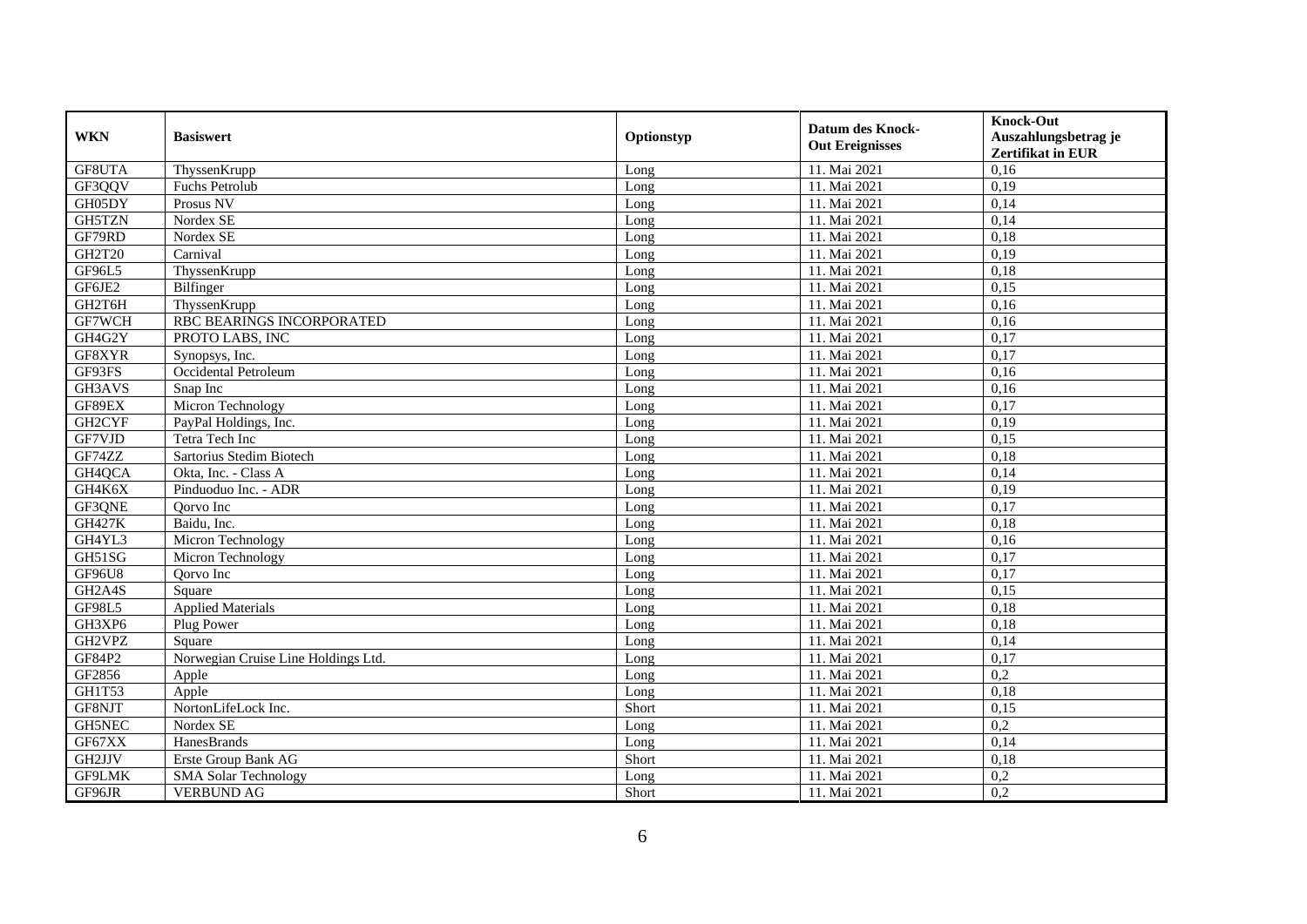| <b>WKN</b>     | <b>Basiswert</b>                                    | Optionstyp | <b>Datum des Knock-</b><br><b>Out Ereignisses</b> | <b>Knock-Out</b>         |
|----------------|-----------------------------------------------------|------------|---------------------------------------------------|--------------------------|
|                |                                                     |            |                                                   | Auszahlungsbetrag je     |
|                |                                                     |            |                                                   | <b>Zertifikat in EUR</b> |
| <b>GF9LKN</b>  | <b>VERBUND AG</b>                                   | Short      | 11. Mai 2021                                      | 0,2                      |
| <b>GH1BGL</b>  | RWE St.                                             | Long       | 11. Mai 2021                                      | $\overline{0,2}$         |
| GC0UG7         | MDAX (Performance Index)                            | Long       | 11. Mai 2021                                      | 0,2                      |
| GF91AR         | Grifols SA                                          | Short      | 11. Mai 2021                                      | 0,17                     |
| GF7UY3         | Drillisch AG                                        | Short      | 11. Mai 2021                                      | 0,18                     |
| GF98FQ         | <b>International Consolidated Airlines Group SA</b> | Long       | 11. Mai 2021                                      | 0,17                     |
| GF93M6         | Alaska Air Group, Inc.                              | Long       | 11. Mai 2021                                      | 0,14                     |
| GF7USY         | Coty Inc                                            | Long       | 11. Mai 2021                                      | 0,2                      |
| GH47KH         | <b>Hypoport AG</b>                                  | Long       | 11. Mai 2021                                      | 0,14                     |
| <b>GF77R8</b>  | Ulta Beauty, Inc.                                   | Long       | 11. Mai 2021                                      | 0,19                     |
| $GF1$ $1$ $MK$ | Intel                                               | Long       | 11. Mai 2021                                      | 0,18                     |
| GF7LPZ         | <b>BIO-RAD LABORATORIES, INC.</b>                   | Long       | 11. Mai 2021                                      | 0,19                     |
| GF8LNS         | HOULIHAN LOKEY, INC.                                | Long       | 11. Mai 2021                                      | 0,16                     |
| GH2VL5         | LIVEPERSON, INC.                                    | Long       | 11. Mai 2021                                      | 0,2                      |
| GF7Y7R         | Kohl's Corporation                                  | Long       | 11. Mai 2021                                      | 0,17                     |
| GH51SR         | NOVAVAX, INC.                                       | Long       | 11. Mai 2021                                      | 0,17                     |
| GH34AQ         | APPFOLIO, INC.                                      | Long       | 11. Mai 2021                                      | 0,19                     |
| GH2CWA         | IRIDIUM COMMUNICATIONS INC.                         | Long       | 11. Mai 2021                                      | 0,14                     |
| <b>GF7LNE</b>  | DIGITAL TURBINE, INC.                               | Long       | 11. Mai 2021                                      | 0,14                     |
| GF4XH5         | Global Payments Inc.                                | Long       | 11. Mai 2021                                      | 0,17                     |
| GH3ZHC         | Tesla Inc                                           | Long       | 11. Mai 2021                                      | 0,17                     |
| <b>GH3ATK</b>  | Mercadolibre                                        | Long       | 11. Mai 2021                                      | 0,15                     |
| GF8DL3         | Lam Research Corporation                            | Long       | 11. Mai 2021                                      | 0,19                     |
| GF7U6L         | TG THERAPEUTICS, INC.                               | Long       | 11. Mai 2021                                      | 0,19                     |
| GH4267         | NIO Inc                                             | Long       | 11. Mai 2021                                      | 0,17                     |
| GF8TXE         | <b>Sartorius</b>                                    | Long       | 11. Mai 2021                                      | 0,17                     |
| GH4YLH         | Uber Technologies, Inc.                             | Long       | 11. Mai 2021                                      | 0,18                     |
| GF7Y73         | Lam Research Corporation                            | Long       | 11. Mai 2021                                      | 0,15                     |
| GF89UU         | <b>Walt Disney</b>                                  | Long       | 11. Mai 2021                                      | 0,17                     |
| GH4277         | Tesla Inc                                           | Long       | 11. Mai 2021                                      | 0,12                     |
| <b>GC9TMU</b>  | General Motors Co                                   | Long       | 11. Mai 2021                                      | 0,19                     |
| <b>GH585P</b>  | NOVAVAX, INC.                                       | Long       | 11. Mai 2021                                      | 0,001                    |
| <b>GH1BJG</b>  | NOVAVAX, INC.                                       | Long       | 11. Mai 2021                                      | 0,12                     |
| GH5WLE         | Square                                              | Long       | 11. Mai 2021                                      | $\overline{0.2}$         |
| GF93B7         | NOVAVAX, INC.                                       | Long       | 11. Mai 2021                                      | 0,001                    |
| GH3ZJ7         | NOVAVAX, INC.                                       | Long       | 11. Mai 2021                                      | 0,001                    |
| GH61PF         | Plug Power                                          | Short      | 11. Mai 2021                                      | 0,12                     |
| GF8UYE         | Wheaton Precious Metals Corp.                       | Short      | 11. Mai 2021                                      | 0,16                     |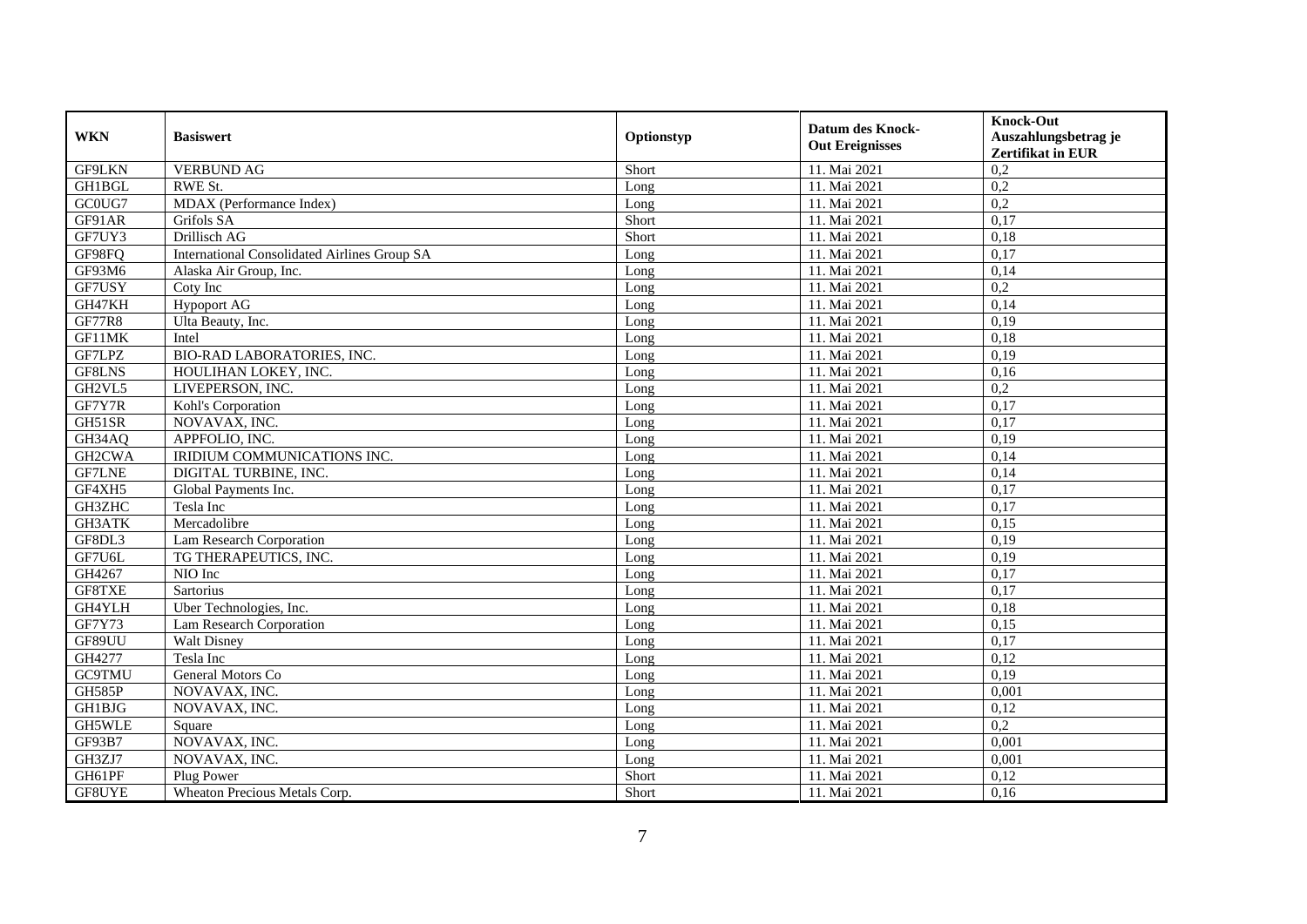| <b>WKN</b>                       | <b>Basiswert</b>              | Optionstyp | <b>Datum des Knock-</b><br><b>Out Ereignisses</b> | <b>Knock-Out</b><br>Auszahlungsbetrag je<br>Zertifikat in EUR |
|----------------------------------|-------------------------------|------------|---------------------------------------------------|---------------------------------------------------------------|
| GF7QNB                           | CME Group Inc.                | Short      | 11. Mai 2021                                      | 0,17                                                          |
| GF6ANX                           | Air Products and Chemicals    | Short      | 11. Mai 2021                                      | 0,2                                                           |
| GH2T3H                           | Delivery Hero AG              | Long       | 12. Mai 2021                                      | 0,17                                                          |
| GC6DY2                           | Ahold                         | Short      | 12. Mai 2021                                      | 0,18                                                          |
| GF9LLC                           | Commerzbank                   | Short      | 12. Mai 2021                                      | 0,16                                                          |
| GH15W0                           | Cancom                        | Long       | 12. Mai 2021                                      | 0.18                                                          |
| GH <sub>2</sub> A <sub>4</sub> Z | Commerzbank                   | Short      | 12. Mai 2021                                      | 0,14                                                          |
| GH13W1                           | Bayer                         | Short      | 12. Mai 2021                                      | 0,19                                                          |
| GH44GU                           | Glencore                      | Short      | 12. Mai 2021                                      | 0,2                                                           |
| GH42AY                           | Commerzbank                   | Short      | 12. Mai 2021                                      | 0,15                                                          |
| GF3GZK                           | NASDAQ-100 Index              | Long       | 12. Mai 2021                                      | 0,19                                                          |
| GH51RX                           | Nordex SE                     | Long       | 12. Mai 2021                                      | 0,16                                                          |
| GF9LQB                           | <b>AIXTRON SE</b>             | Long       | 12. Mai 2021                                      | 0,2                                                           |
| GF8VJ5                           | Metro Wholesale & Food        | Short      | 12. Mai 2021                                      | 0,18                                                          |
| GF7UTP                           | Deutsche Pfandbriefbank       | Long       | 12. Mai 2021                                      | 0,2                                                           |
| GF9LMB                           | Bayer                         | Short      | 12. Mai 2021                                      | 0,19                                                          |
| GH314W                           | Valeo SA                      | Long       | 12. Mai 2021                                      | 0,16                                                          |
| GF8U5P                           | <b>Baver</b>                  | Short      | 12. Mai 2021                                      | 0,18                                                          |
| GF3VY2                           | Ubisoft Entertainment S.A.    | Long       | 12. Mai 2021                                      | 0,2                                                           |
| GF8LLR                           | Deutsche Pfandbriefbank       | Long       | 12. Mai 2021                                      | 0,17                                                          |
| GH2CXF                           | Commerzbank                   | Short      | 12. Mai 2021                                      | 0,16                                                          |
| GH5CVN                           | Commerzbank                   | Short      | 12. Mai 2021                                      | 0,14                                                          |
| <b>GF0TNZ</b>                    | Ubisoft Entertainment S.A.    | Long       | 12. Mai 2021                                      | 0,18                                                          |
| GH51S7                           | Just Eat Takeaway.com N.V.    | Long       | 12. Mai 2021                                      | 0,14                                                          |
| GH3HAQ                           | TUI                           | Long       | 12. Mai 2021                                      | 0,19                                                          |
| GH4MG1                           | TUI                           | Long       | 12. Mai 2021                                      | 0,16                                                          |
| GF8DPZ                           | Salesforce.com, Inc.          | Long       | 12. Mai 2021                                      | 0,17                                                          |
| <b>GH25K5</b>                    | NASDAQ-100 Index              | Long       | 12. Mai 2021                                      | 0.16                                                          |
| GH22MC                           | NASDAQ-100 Index              | Long       | 12. Mai 2021                                      | 0,15                                                          |
| GF74W1                           | NASDAQ-100 Index              | Long       | 12. Mai 2021                                      | 0,14                                                          |
| GH2BSP                           | NASDAQ-100 Index              | Long       | 12. Mai 2021                                      | 0,16                                                          |
| GH4QQB                           | Light, Sweet Crude Oil Future | Short      | 12. Mai 2021                                      | 0,15                                                          |
| GH51RL                           | ADYEN N.V.                    | Long       | 12. Mai 2021                                      | 0,14                                                          |
| GF84YA                           | DexCom Inc                    | Long       | 12. Mai 2021                                      | 0,19                                                          |
| <b>GH428G</b>                    | <b>OMV</b>                    | Short      | 12. Mai 2021                                      | 0,18                                                          |
| GF8LNV                           | HOULIHAN LOKEY, INC.          | Short      | 12. Mai 2021                                      | 0,15                                                          |
| GF6EPE                           | Sartorius                     | Long       | 12. Mai 2021                                      | 0,14                                                          |
| GF985J                           | F5 Networks, Inc.             | Long       | 12. Mai 2021                                      | 0,18                                                          |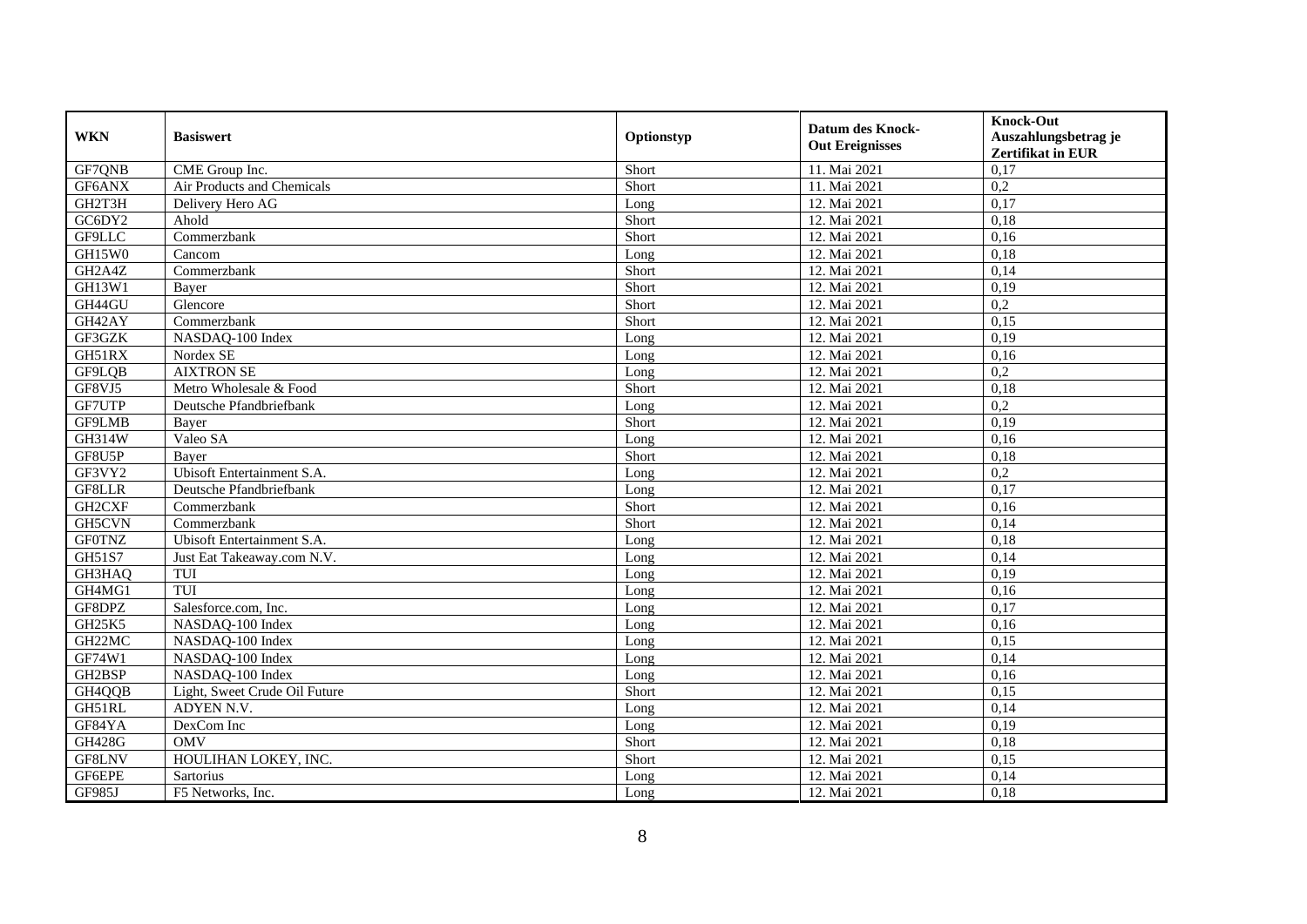| <b>WKN</b>    | <b>Basiswert</b>                                    |            | <b>Datum des Knock-</b> | <b>Knock-Out</b>         |
|---------------|-----------------------------------------------------|------------|-------------------------|--------------------------|
|               |                                                     | Optionstyp | <b>Out Ereignisses</b>  | Auszahlungsbetrag je     |
|               |                                                     |            |                         | <b>Zertifikat in EUR</b> |
| GF7R36        | <b>Taylor Morrison Home Corp</b>                    | Long       | 12. Mai 2021            | 0.15                     |
| GF7WED        | <b>MDC</b> Holdings                                 | Long       | 12. Mai 2021            | 0,19                     |
| GH3XP0        | Shake Shack Inc.                                    | Long       | 12. Mai 2021            | 0,19                     |
| GF8VL6        | Fresenius SE & Co KGaA                              | Short      | 12. Mai 2021            | 0,2                      |
| GH2T0Z        | Evotec                                              | Long       | 12. Mai 2021            | 0,19                     |
| GH37CN        | Just Eat Takeaway.com N.V.                          | Long       | 12. Mai 2021            | 0,19                     |
| GH2VLK        | Infineon                                            | Long       | 12. Mai 2021            | 0,19                     |
| GH560Z        | Siemens Gamesa Renewable Energy                     | Long       | 12. Mai 2021            | 0,2                      |
| GH3UZR        | ThyssenKrupp                                        | Long       | 12. Mai 2021            | 0,18                     |
| GH61QC        | <b>International Consolidated Airlines Group SA</b> | Long       | 12. Mai 2021            | 0,16                     |
| GC5EM6        | ADYEN N.V.                                          | Long       | 12. Mai 2021            | 0,17                     |
| GF8DPV        | Commerzbank                                         | Short      | 12. Mai 2021            | 0,19                     |
| GF7G9Y        | Bilfinger                                           | Long       | 12. Mai 2021            | 0,19                     |
| <b>GFOTRB</b> | Fresenius SE & Co KGaA                              | Short      | 12. Mai 2021            | 0,18                     |
| GC6X6U        | Nordex SE                                           | Long       | 12. Mai 2021            | 0.18                     |
| GH23Q4        | Oualcomm                                            | Long       | 12. Mai 2021            | 0,19                     |
| GF93LK        | Perrigo Company plc                                 | Short      | 12. Mai 2021            | 0,17                     |
| GF5FHJ        | NextEra Energy                                      | Long       | 12. Mai 2021            | 0,17                     |
| <b>GH313L</b> | Square                                              | Long       | 12. Mai 2021            | 0,18                     |
| GF5SPF        | Intel                                               | Long       | 12. Mai 2021            | 0,15                     |
| GH3ZJ0        | Tesla Inc                                           | Long       | 12. Mai 2021            | 0,19                     |
| GF72KK        | Delivery Hero AG                                    | Long       | 12. Mai 2021            | 0,19                     |
| GH2T4G        | Infineon                                            | Long       | 12. Mai 2021            | 0,19                     |
| GH09AR        | Booking Holdings Inc.                               | Long       | 12. Mai 2021            | 0,2                      |
| GH3AX2        | Paycom Software                                     | Long       | 12. Mai 2021            | 0,19                     |
| GF98CA        | Power Integrations Inc                              | Long       | 12. Mai 2021            | 0,2                      |
| GF8JZY        | MasterCard                                          | Long       | 12. Mai 2021            | 0,18                     |
| GF7Y9V        | Hologic Inc                                         | Long       | 12. Mai 2021            | 0,17                     |
| GF848J        | <b>ANALOG DEVICES</b>                               | Long       | 12. Mai 2021            | 0,18                     |
| GF00G5        | Aptiv PLC                                           | Long       | 12. Mai 2021            | 0,19                     |
| GC7AYM        | Tesla Inc                                           | Long       | 12. Mai 2021            | 0,17                     |
| GF8U3X        | <b>RLI CORP.</b>                                    | Long       | 12. Mai 2021            | 0,2                      |
| GC4D2S        | <b>Texas Instruments</b>                            | Long       | 12. Mai 2021            | 0,19                     |
| GF7M0F        | <b>DENALI THERAPEUTICS INC</b>                      | Long       | 12. Mai 2021            | 0,2                      |
| <b>GF79U8</b> | Lennar Corporation                                  | Long       | 12. Mai 2021            | 0,18                     |
| GF6YXG        | Western Digital Corp                                | Long       | 12. Mai 2021            | 0,19                     |
| GF6J95        | Maxim                                               | Long       | 12. Mai 2021            | 0,18                     |
| GF5SFG        | S&P $500(r)$ Index                                  | Long       | 12. Mai 2021            | 0,16                     |